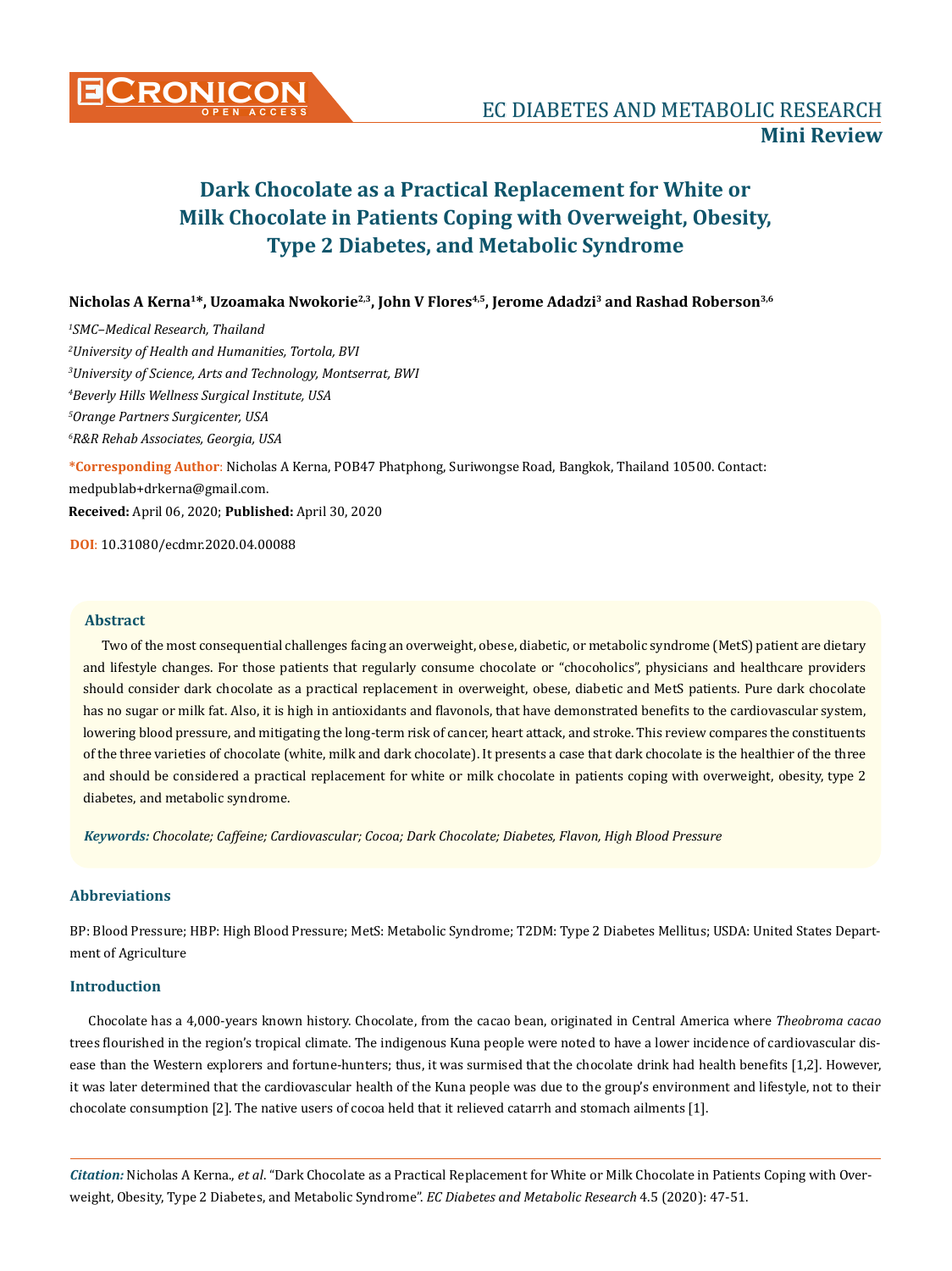# **Dark Chocolate as a Practical Replacement for White or Milk Chocolate in Patients Coping with Overweight, Obesity, Type 2 Diabetes, and Metabolic Syndrome**

48

The Spanish explorers bore specimens of the crop to Europe. The cocoa bean-derived brew took hold, spreading to Spain, France, and Britain. The original chocolate drink was considered bitter by European standards. Thus, the cocoa-derived drink was mixed with water, honey, and spices to give the drink a more acceptable taste to the Europeans. Eventually, the "chocolate bar" appeared in Britain [3].

While commercial chocolate-producing companies flourished, the medicinal qualities of the cocoa bean or seed were disregarded. Then, natural, unadulterated chocolate was considered healthy; now, the commercial version available worldwide has a high sugar and milk fat content, which can lead to overweight, obesity, type 2 diabetes (T2DM), and metabolic syndrome (MetS) [4].

Chocolate is made from cacao beans or seeds of the *Theobroma cacao* tree. This tree produces large, pod-like fruits, each containing 20–60 beans surrounded by a sticky, sweet-tart white pulp (Figure 1). Generally, "cacao" refers to the pods, beans, and grated contents of the beans; "cocoa" refers to the powder [5].



*Figure 1: Cocoa (T. cacao), the fruit of Theobroma cacao tree. Reproduced from Baharum., et al. (2016) [6].*

# **Discussion**

Two of the most signifiant challenges facing an overweight, obese, diabetic, or MetS patient are dietary and lifestyle changes [7]. For those patients who consume chocolate, replacing white chocolate or milk chocolate with pure dark chocolate or cocoa might be beneficial for weight loss and T2DM, as well as having antihypertension and anticancer effects.

# **Nutrition facts of chocolate varieties**

# **White chocolate**

According to the the U.S. Department of Agriculture (USDA), 25 grams of white chocolate contains the following:

- 146 calories
- 10 grams of fat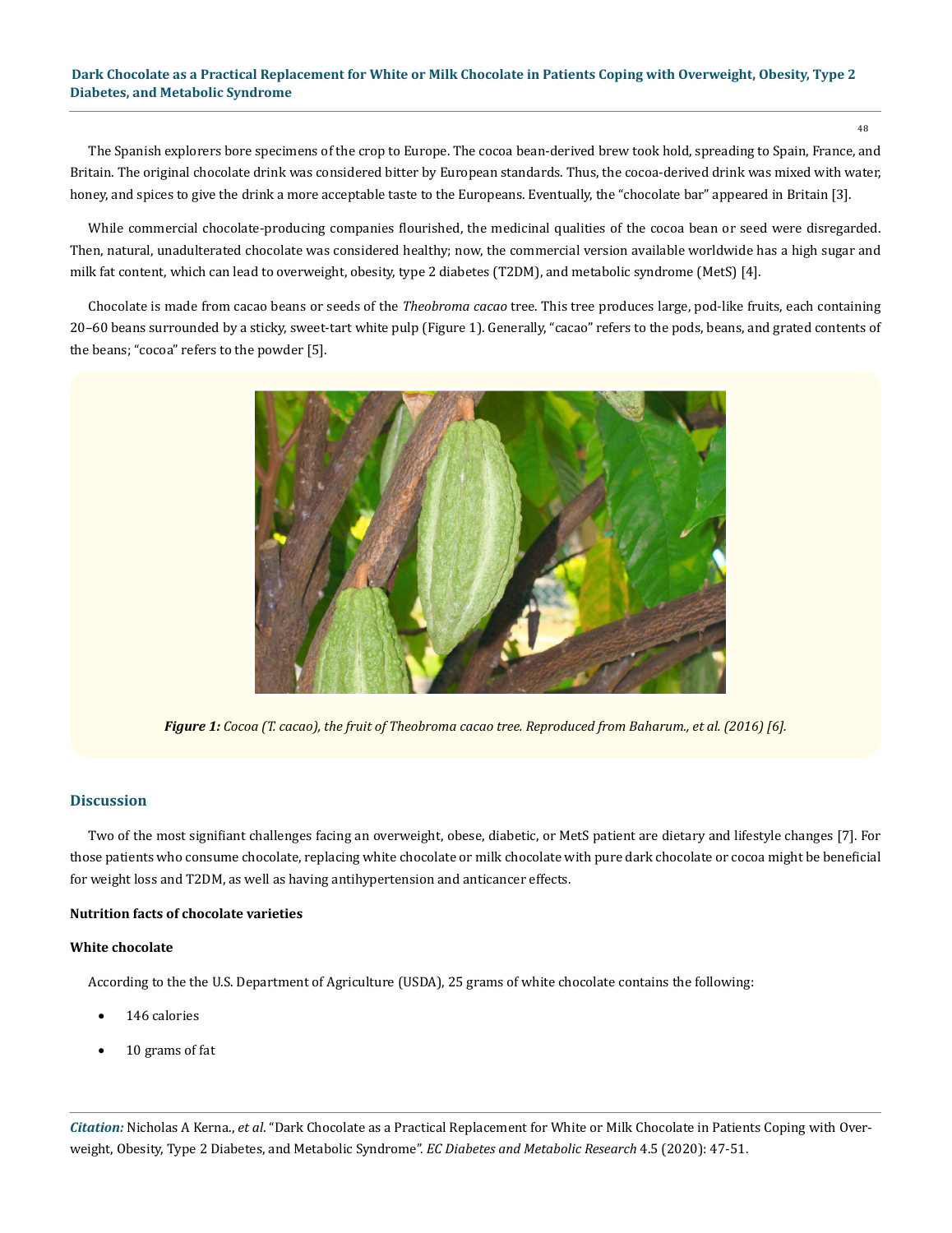- 13 grams of carbohydrates (all from sugar)
- 50 milligrams of calcium

Despite the name, white chocolate is not a typical cocoa-derived substance and contains no cocoa [8].

#### **Milk chocolate**

According to the USDA, 38 grams (about three squares) of milk chocolate contains the following:

- 220 calories
- 13 grams of fat
- 21 grams of carbohydrates (of which 19 grams come from sugar)

Due to its milk content, milk chocolate has slightly more calcium per serving (100 milligrams) than dark chocolate. Milk chocolate also contains 1.08 milligrams of iron. Due to its high-sugar and milk powder content, milk chocolate is not regarded as a healthy food [9].

## **Dark chocolate**

According to the USDA, one ounce (28 grams) of 85% dark chocolate contains the following:

- 136 calories
- 14 grams of fat
- 12 grams of carbohydrates
- 1 gram of protein
- 2 grams of fiber

### Dark chocolate has no sugar [10].

Considering the constituents of each chocolate variety mentioned above, dark chocolate, derived from the cocoa bean with no added sugar or milk products, is the healthiest of the chocolates and has demonstrated specific cardiovascular benefits [11]. According to Katz., *et al*. (2011), dark chocolate has been associated with lowering high blood pressure (HBP) [3] due to its high flavanol content. Steinberg., *et al*. (2003) noted that flavonols reduce the long-term risk of cancer, heart attack, and stroke [12]. Katz., *et al*. (2011) concluded, the higher the cocoa content of the product consumed, the more flavanols will be available to the body [3]. They also stated that while regular milk chocolate products contain flavanols (from cocoa), the amount is inadequate to influence overall cardiovascular health or BP [3].

Schulte., *et al*. (2015) stated that additives, e.g., sugar and fat used in commercial chocolate production, can create a health risk [13]. High sugar and fat intake, especially combined with a sedentary lifestyle, can lead to overweight, obesity, T2DM, and MetS [14]. Also, some chocolates contain caffeine, which, if consumed in excess, can cause irritability and insomnia. Thus, chocolate consumers should take notice of any co-consumption of other caffeine-containing foods and drinks, such as coffee, tea, and, soda.

The consumption of dark chocolate alone (without other medical interventions and lifestyle changes in overweight, obese, diabetic, or MetS patients) has not been researched adequately [15]. Thus, the consumption of dark chocolate as a sole treatment for such conditions is not advised.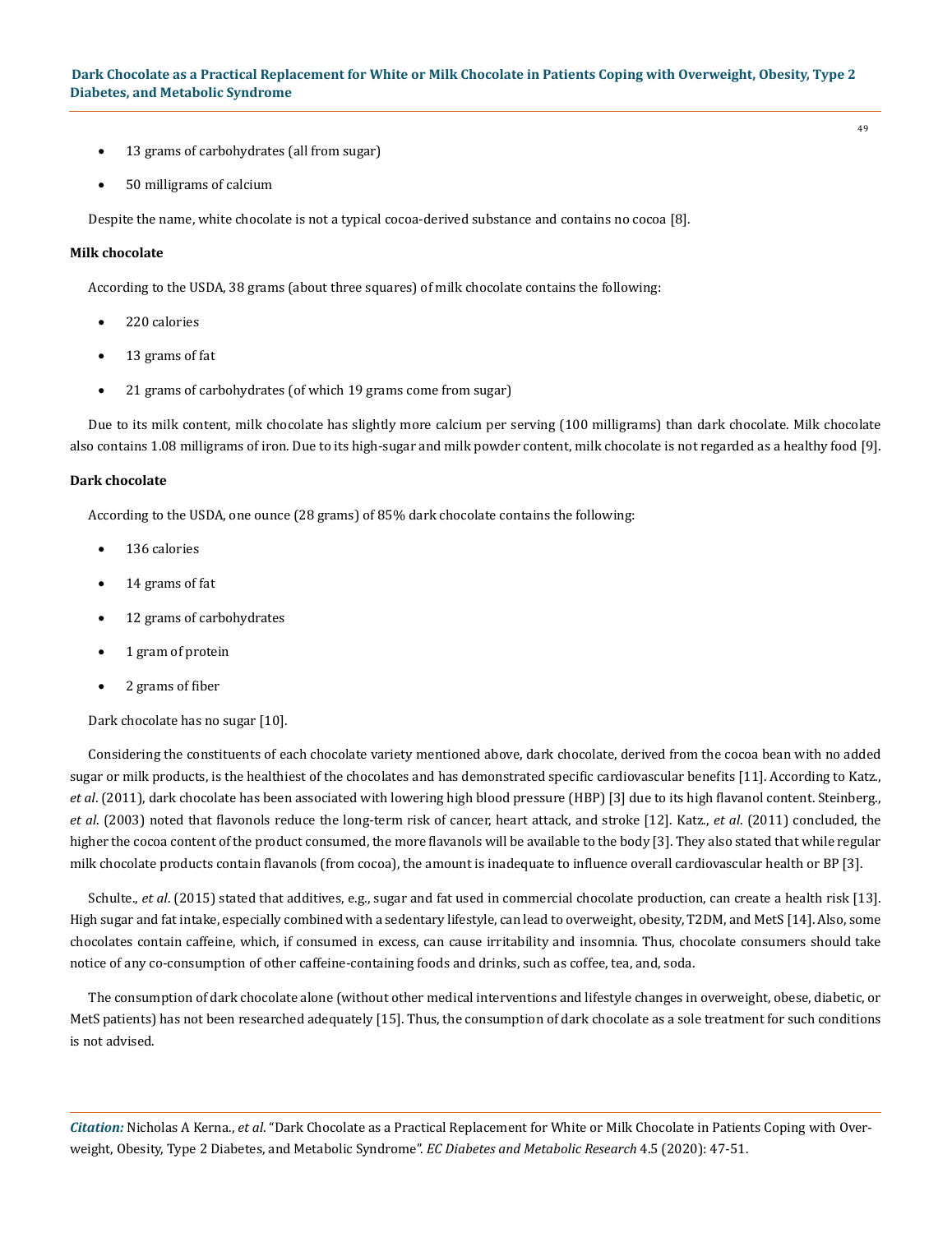# **Conclusion**

Cocoa and chocolate have a long and ancient history. Of the three chocolate varieties (white, milk and dark chocolate), dark chocolate appears healthier than the other two chocolates. Dark chocolate contains no sugar or milk products; it has been associated with specific cardiovascular benefits, including lower blood pressure. Due to its high flavonol content, dark chocolate may mitigate the long-term risk of cancer, heart attack, and stroke. Dietary and lifestyle changes can be challenging for many patients in need of such. Physicians and healthcare providers should consider dark chocolate as a practical replacement in overweight, obese, diabetic, and MetS patients until they can be weaned from chocolate altogether, while adopting other beneficial dietary and lifestyle changes.

# **Conflict of Interest Statement**

The authors declare that this paper was written in the absence of any commercial or financial relationship that could be construed as a potential conflict of interest.

# **References**

- 1. Hollenberg NK., *et al*[. "Flavanols, the Kuna, Cocoa Consumption, and Nitric Oxide".](file:///F:/ECronicon/ECEC/ECCY-20-MRW-172/Hollenberg NK., et al. \“Flavanols, the Kuna, Cocoa Consumption, and Nitric Oxide\”. Journal of the American Society of Hypertension 3.2 (2009): 105-112.) *Journal of the American Society of Hypertension* 3.2 [\(2009\): 105-112.](file:///F:/ECronicon/ECEC/ECCY-20-MRW-172/Hollenberg NK., et al. \“Flavanols, the Kuna, Cocoa Consumption, and Nitric Oxide\”. Journal of the American Society of Hypertension 3.2 (2009): 105-112.) https://www.ncbi.nlm.nih.gov/pubmed/20409950
- 2. McCullough ML., *et al*[. "Hypertension, the Kuna, and the epidemiology of flavanols".](https://www.ncbi.nlm.nih.gov/pubmed/16794446) *Journal of Cardiovascular Pharmacology* 47.2 [\(2006\): S103-S121.](https://www.ncbi.nlm.nih.gov/pubmed/16794446) https://www.ncbi.nlm.nih.gov/pubmed/16794446
- 3. Katz DL., *et al*[. "Cocoa and Chocolate in Human Health and Disease".](https://www.ncbi.nlm.nih.gov/pubmed/21470061) *Antioxidants and Redox Signaling* 15.10 (2011): 2779-2811. https://www.ncbi.nlm.nih.gov/pubmed/21470061
- 4. Miller KB., *et al*[. "Survey of commercially available chocolate- and cocoa-containing products in the United States. 2. Comparison of](https://www.ncbi.nlm.nih.gov/pubmed/19754118)  [flavan-3-ol content with nonfat cocoa solids, total polyphenols, and percent cacao".](https://www.ncbi.nlm.nih.gov/pubmed/19754118) *Journal of Agricultural and Food Chemistry* 57.19 [\(2009\): 9169-9180.](https://www.ncbi.nlm.nih.gov/pubmed/19754118) https://www.ncbi.nlm.nih.gov/pubmed/19754118
- 5. Alemanno L., *et al*[. "Localization and identification of phenolic compounds in Theobroma cacao L. somatic embryogenesis".](https://www.ncbi.nlm.nih.gov/pubmed/12933367) *Annals of Botany* [92.4 \(2003\): 613-623.](https://www.ncbi.nlm.nih.gov/pubmed/12933367) https://www.ncbi.nlm.nih.gov/pubmed/12933367
- 6. Baharum, Z., *et al*. "*Theobroma cacao*[: Review of the Extraction, Isolation, and Bioassay of Its Potential Anti-cancer compounds".](https://www.ncbi.nlm.nih.gov/pubmed/27019680) *[Tropical Life Sciences Research](https://www.ncbi.nlm.nih.gov/pubmed/27019680)* 27.1 (2016): 21-42. https://www.ncbi.nlm.nih.gov/pubmed/27019680
- 7. Magkos F., *et al*[. "Management of the Metabolic Syndrome and Type 2 Diabetes Through Lifestyle Modification".](https://www.ncbi.nlm.nih.gov/pmc/articles/PMC5653262/) *Annual Review of Nutrition* [29 \(2009\): 223-256.](https://www.ncbi.nlm.nih.gov/pmc/articles/PMC5653262/) https://www.ncbi.nlm.nih.gov/pmc/articles/PMC5653262/
- 8. Full Report (All Nutrients): 45105386, White Chocolate, UPC: 8435070421523. U.S. Department of Agriculture (2017).
- 9. Full Report (All Nutrients): 45100254, Milk Chocolate, UPC: 099482439095. U.S. Department of Agriculture (2018).
- 10. [Full Report \(All Nutrients\): 45169407, 85% Dark Chocolate, UPC: 850686003358. U.S. Department of Agriculture \(2018\).](https://ndb.nal.usda.gov/ndb/foods/show/19904) https:// ndb.nal.usda.gov/ndb/foods/show/19904
- 11. Keen CL., *et al*[. "Cocoa antioxidants and cardiovascular health".](https://www.ncbi.nlm.nih.gov/pubmed/15640494) *American Journal of Clinical Nutrition* 81.1 (2005): 298S-303S. https:// www.ncbi.nlm.nih.gov/pubmed/15640494
- 12. Steinberg FM., *et al*[. "Cocoa and chocolate flavonoids: implications for cardiovascular health".](https://www.ncbi.nlm.nih.gov/pubmed/12589329) *Journal of the American Dietetic Association* [103.2 \(2003\): 215-223.](https://www.ncbi.nlm.nih.gov/pubmed/12589329) https://www.ncbi.nlm.nih.gov/pubmed/12589329

*Citation:* Nicholas A Kerna., *et al*. "Dark Chocolate as a Practical Replacement for White or Milk Chocolate in Patients Coping with Overweight, Obesity, Type 2 Diabetes, and Metabolic Syndrome". *EC Diabetes and Metabolic Research* 4.5 (2020): 47-51.

50